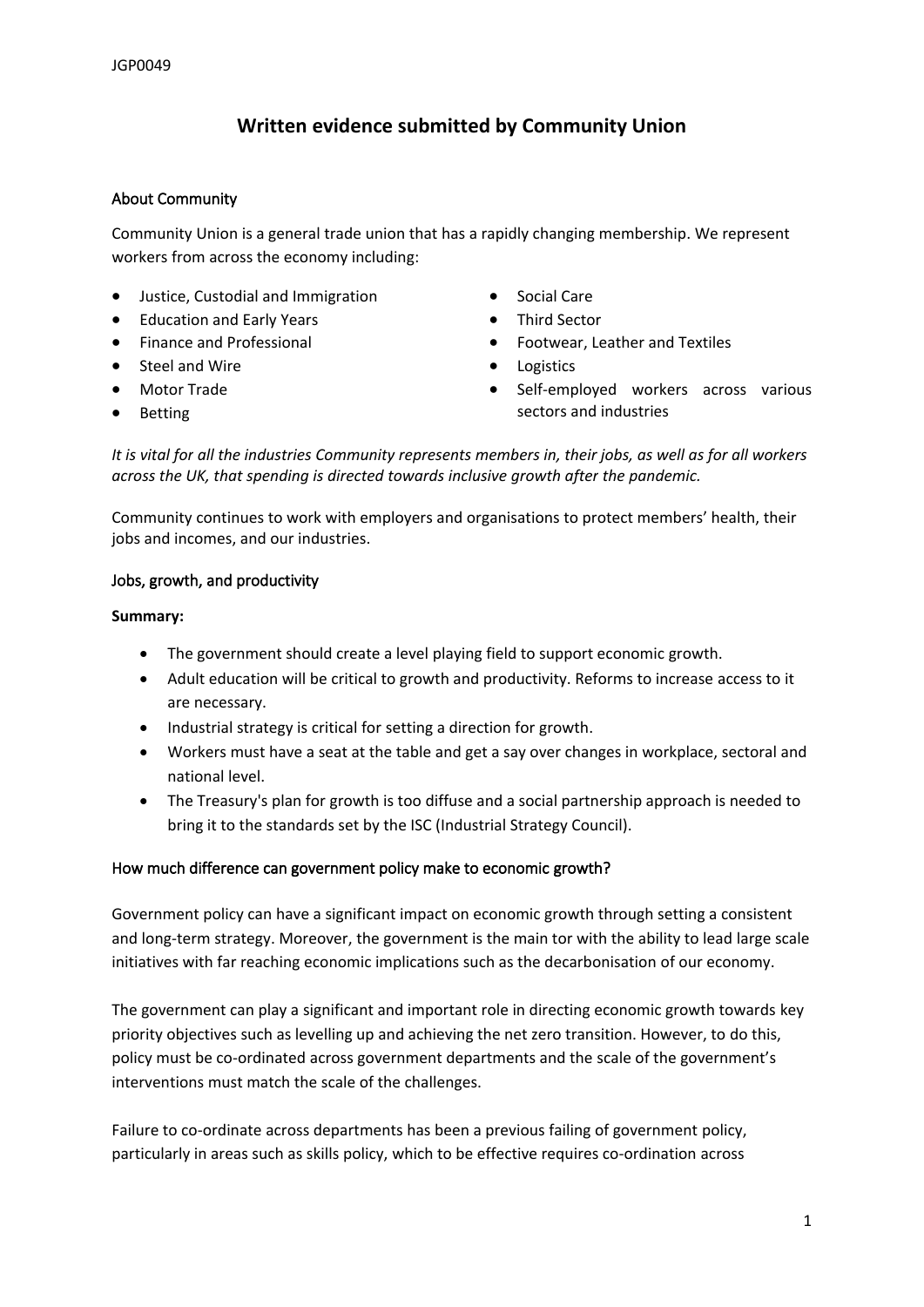departments including the Department for Education (DfE), the department for Business Energy, Industry and Skills (BEIS), and the Department for Work and Pensions (DWP).

One of the ways we would like to see the government supporting economic growth is through targeted support to specific industries that need it including the steel industry. Government action to prioritise UK steel in public procurement would drive demand and support the industry, which is profitable. The government can also support through action in terms of subsidy controls, ensuring that imports with higher carbon costs are not able to flood the market, and through ensuring that electricity prices are internationally competitive. Measures like these do not subsidise key strategic industries like steel. Rather, they provide a level playing field allowing the industry to flourish when faced with significant international pressure.

# **What are the causes of the gap in the UK's level of productivity compared to other advanced economies, and why has productivity growth been persistently weak in the aftermath of the 2007-09 financial crisis?**

Our members tell us that they do not feel like they have opportunities to transfer to new industries and would not be able to find new jobs if they lost their existing ones. This is extremely troubling given the expected changes to the structure of the economy as we face the net zero challenge and the aftermath of COVID. But it also means that the labour market is more illiquid. If people are given opportunities to acquire skills, then they can move into new and better jobs, and clearly if such jobs are more productive this raises the productivity in aggregate.

This productivity puzzle, is in our view down to two main things:

- Lack of investment in adult education
- Lack of co-ordination across the economy (industrial strategy)

Causes of low productivity growth were identified in Community's recent research [report](https://changingworkcentre.wordpress.com/) with the Fabian Society, "Sharing the Future, Workers and Technology in the 2020s" published in December 2020.

One of the key brakes on productivity growth is slow adoption of innovative technologies. For example, the UK lags behind other advanced economies in its deployment of industrial robots- in 2019 the UK had just 85 units per 10,000 employees compared to 200 in the USA and 710 in South Korea.

Although the COVID 19 pandemic has been a significant driver of digital adoption and has forced many employers' hands in terms of driving innovation and adopting new technology, there is still a significant gap between the most pioneering firms in the UK and the average small business. For example, consider artificial intelligence, where the UK is a leader, with one third of European AI start-ups located in the UK. However, in contrast to these leading firms, most firms in the UK have very low implementation. In other words, there is an evident productivity gap between the "frontier firms" and laggard businesses. The gap in productivity between high and low performing firms in greater than in other rich countries such as France, the USA and Germany.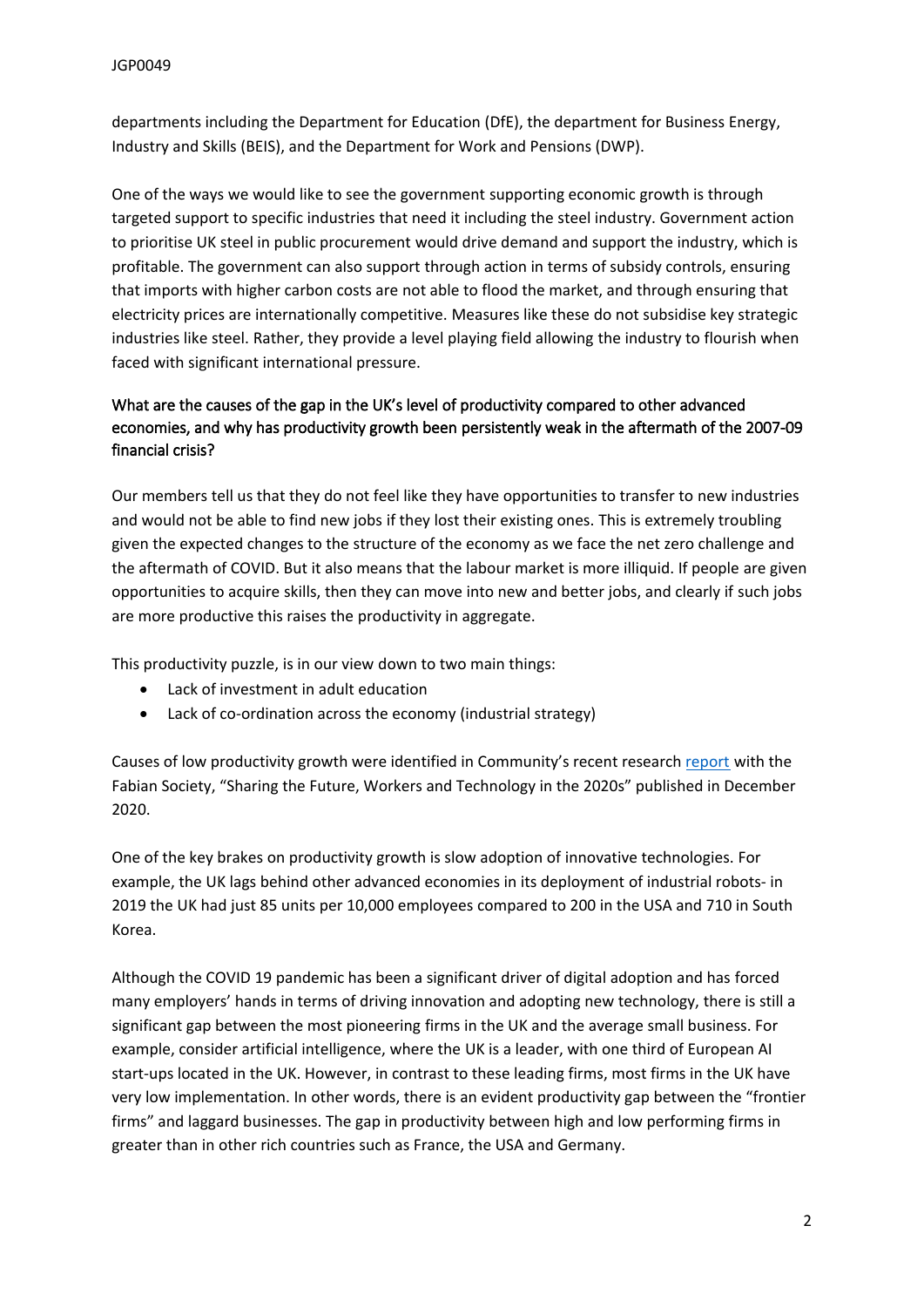The lack of adoption of new technologies can be in part blamed on the poor standard of management in parts of the UK economy, but there is also a significant role for the government to play in setting the policy environment where firms know that investment in technology will pay off, particularly by setting a strategic direction.

There is particular concern around place-based deprivation, with areas lacking in skills and innovation. The government's levelling up agenda recognised this, but without a plan for individual areas, that brings together all the elements for success (support for innovation and investment, training, and infrastructure) certain places remain left behind.

Sector deals, the future of which is uncertain, would be a useful way to support innovation on a sectoral level. Plans for each sector should evolve into a long-term industrial strategy with decades long plans for innovation, skills, and working practices for each sector. A recent report by the Covid Recovery Commission echoed our recommendation, developing it into a recommendation for at least one globally competitive industry cluster in every region and nation of the UK.<sup>1</sup> Concentration of required investment industry and skills into an area not only supports the government's levelling up agenda but also drives growth.

Clearly a significant driver of this is the skills gap in the UK. Notably this is worse among those groups with the lowest skill levels: employees with a degree are almost four times as likely to have received training at work as employees with no qualifications. Furthermore, there is a low skills equilibrium in many areas of the UK, with low demand and supply of skills.

Adequate funding of adult skills is one of the main causes of the skills gap. Public spending on adult education in England (excluding apprenticeships) declined by almost 50% since 2009-2010. The national skills fund announced by the government whilst welcome will not make up for the cuts that have been made since 2010.

We explore the challenge of supporting people to reskill further below.

# **How successful has the Government's pandemic response been in protecting jobs to date, and how can it help reduce and mitigate the economic scarring effects of the pandemic going forward?**

The government's pandemic response has been broadly successful at protecting jobs with a few highly significant exceptions amongst the self-employed, and in sectors hit hardest such as retail, hospitality, aviation, and the arts.

We would particularly highlight the experiences of those who have been ineligible for the SEISS (Self Employment Income Support Scheme) because they:

- Have trading profits of over £50,000.
- Have not earned more than 50% from self-employment.
- Are Directors of limited companies.
- PAYE freelancers or others on short term contracts.

<sup>1</sup> Covid Recovery Commission, *Ambition 2030: A Partnership for Growth*, 2021.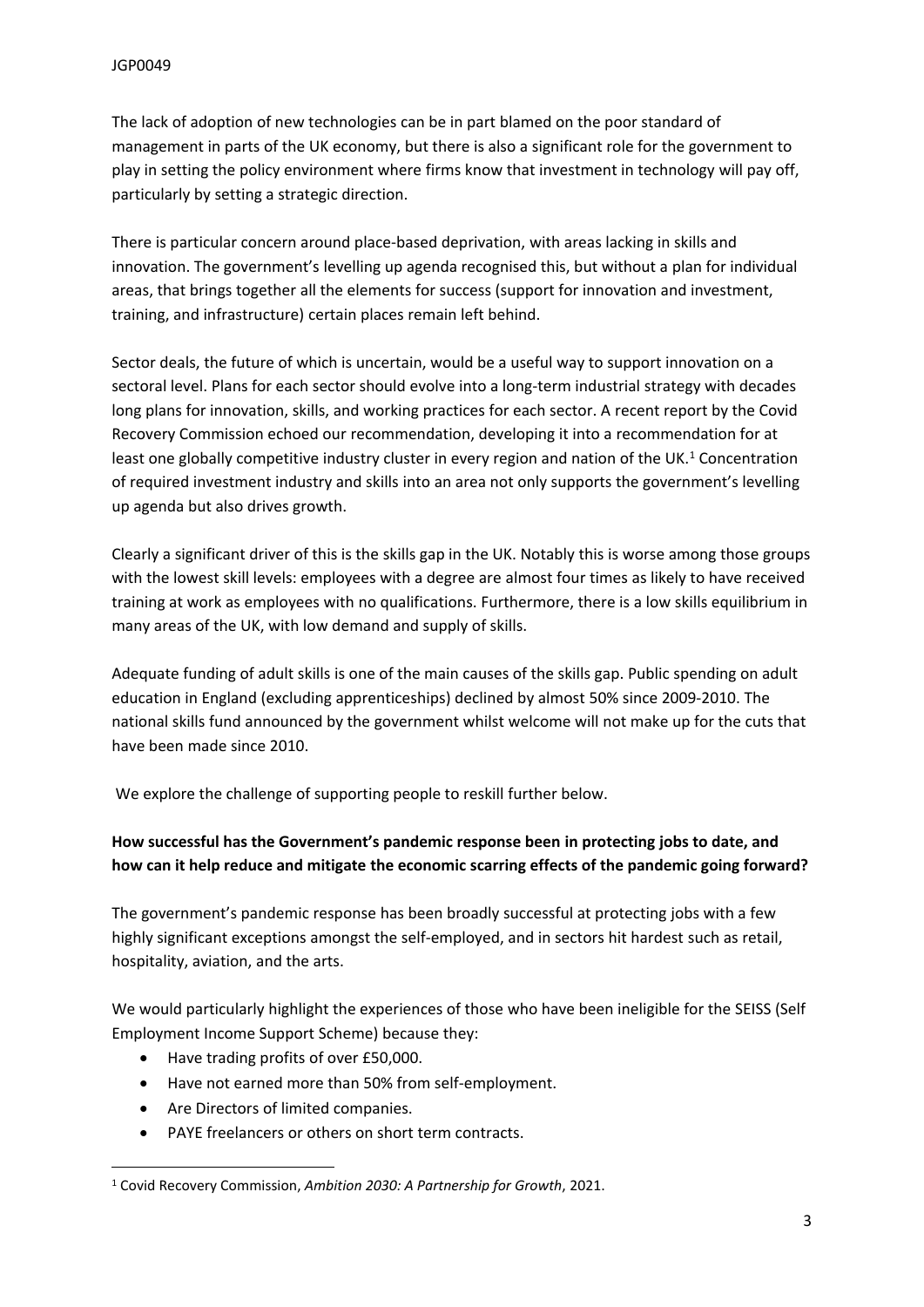These groups of self-employed workers have not been entitled to any support during the pandemic. We welcomed the work of the Treasury Committee in highlighting these gaps, for example, thorough the committee's report of 15<sup>th</sup> June 2020.

A [report](https://community-tu.org/wp-content/uploads/2021/02/Inquiry-into-the-future-of-self-employment-REPORT.pdf) published in September of 2020, led by Community, highlighted that 64% of self-employed workers were unsure or less likely to want to be self-employed in the future. This is a disturbing finding given that in the wake of the financial crisis of 2008 the self-employed were a key driver of post crisis growth and supported the recovery. The legitimately self-employed are key to the recovery. Whilst we share concerns about bogus self-employment driving insecurity and poorquality work it is important that the legitimately self-employed are not tarred with the same brush.

In respect of the employed, we are concerned that whilst the furlough scheme has insulated the economy from some job losses, lower paid employees are most likely to have been furloughed or made redundant. Notably during the spring 2020 lockdown 42% of employees in the bottom earnings quintile lost their jobs or worked fewer hours compared to under 15% in the highest earnings quintile. Although those in higher income brackets have often been able to make substantial savings during the pandemic, those on higher incomes have historically less likely to spend that which they have earned. It is also those on lower incomes who are most likely to have been burdened with debt over the course of the pandemic which will again put limits on spending.

Although it is still a matter of debate amongst economists the extent to which spending will rebound as the economy opens, we would highlight the risk that the lower paid segment of the employment market, which would have been most likely to spend any "lockdown windfall" have been worse affected.

To mitigate the effects the government should ensure that it does not end the flexible furlough scheme too soon, by extending it to the end of the year. The government should go further by ensuring all workers on furlough can access skills development and training throughout their remaining furlough period and allow the furlough scheme to encourage and account for this. This would create certainty and provide further support to workers in the hardest hit sectors to upskill and retrain if necessary. It should also provide support for household finances by funding a freeze on council tax debt repayments, increase the hardship fund provided to council, and explore ideas such as writing off council tax debt.

Beyond this, wider steps to protect the poorest would have a multiplicative effect on the economy. The government should invest in the types of projects that will create jobs in the coming years including broadband, transport, housing, and green technology. Raising the minimum wage would support the lowest paid workers. Another positive step would be to increase statutory sick pay to the real living wage, protecting workers from the effects of illness. It should strengthen the safety net, raising the level of universal credit and legacy benefits, increase child benefit, and removing the benefit cap. These measures would give households increased certainty and go some way to addressing the lack of financial resilience that characterised the UK economy even before COVID.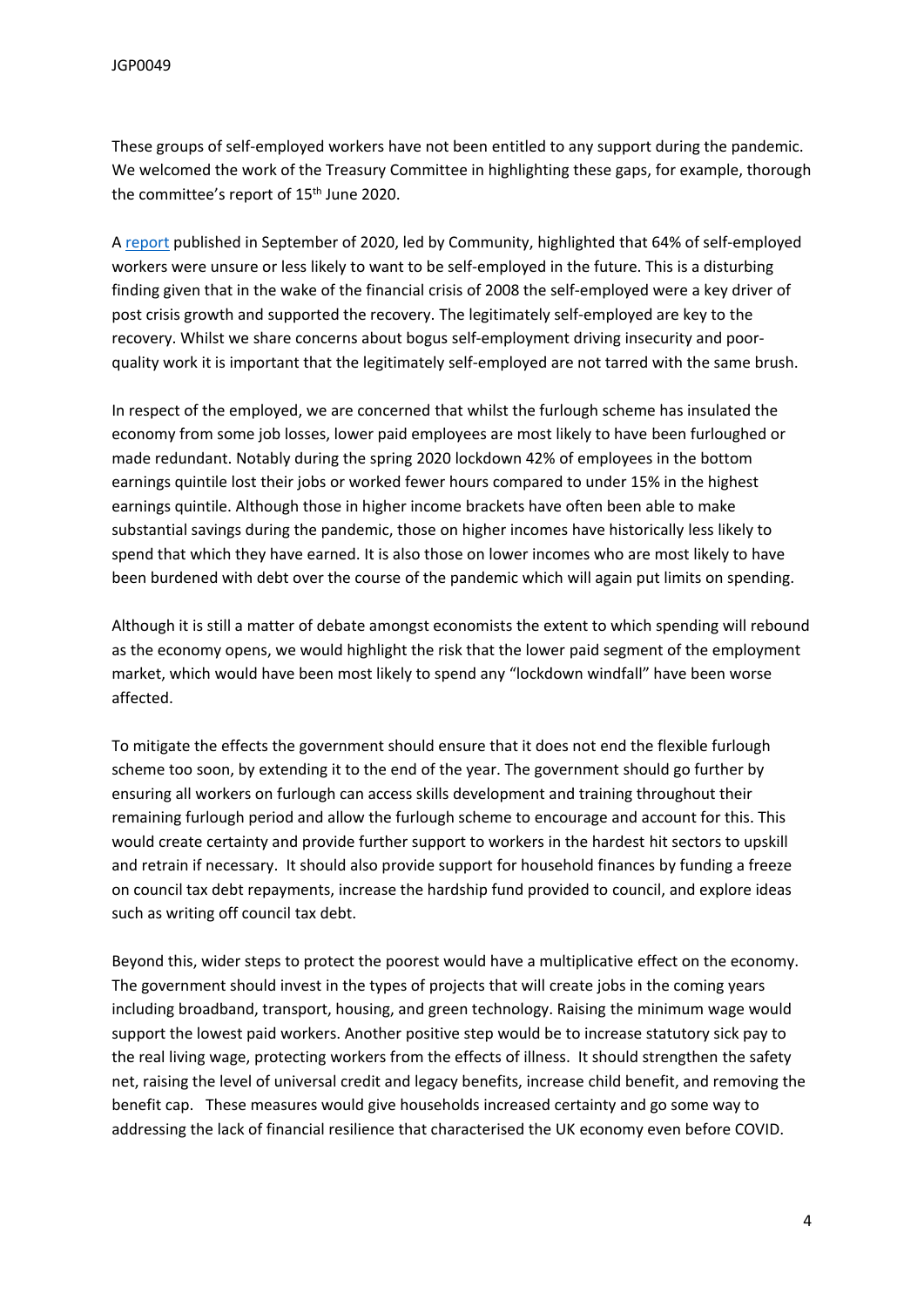**What policies are effective in helping people to reskill, move between occupations and sectors and take advantage of new opportunities? How could these be best implemented in the aftermath of the pandemic, and as technological developments such as artificial intelligence change the nature of work?**

UK participation in employer-based learning is well below the EU average. And adult participation in further education fell by 39% between 2012/13 and 2018/19. We estimate that without action 7 million additional workers will have insufficient skills for their jobs by 2030.

There is a substantial cohort of older workers who do not believe that they are able to reskill and that there is no opportunity available for them if the industry in which they work changes.

Work needs to be done to give people the confidence to take on new opportunities. One of the strengths of the Union Learning Fund (which has been scrapped in England) was that it encouraged reluctant learners into training and education, particularly supporting those who had had poor experiences at school and needed support and encouragement to engage in learning beyond simply making the courses available.

In our [report](https://changingworkcentre.wordpress.com/) we call for a wholescale reimagination of what adult learning looks like in the UK.

We believe that the following would be cornerstones of a policy environment which genuinely encouraged workers to retrain and upskill:

- A work and train guarantee should be in place for those out of work- to ensure that after a period of unemployment, training or a job is guaranteed.
- Government should support incomes whilst workers train. Under the current system workers cannot afford to take time off work to train for their next job. A training allowance would be hugely beneficial in encouraging workers to train part time and work part time.
- Local areas should be provided with the flexibility and the funding to be able to offer high quality technical qualifications in priority subjects, as applicable to the area. Funded qualifications beyond the government's current offer to give a free level three qualification to anyone without them should be available up to the highest level where there is a specific need in the local economy.
- Support should be provided for sectors to develop their own occupational training and accreditation pathways. Government providing matched funding for this would be a positive way of encouraging reskilling, specialisation, and advancement. (We would recommend up to level six non-degree education).
- A new digital service should be created to support all workers to retrain.
- Gradually, requirements on employers to support training and skills should be increased. Over time, as the economy recovers, employers could be asked to support skills reviews and plans with their employees and promote access to learning portals and routes into training, as well as ensuring that workers have the time off to engage in training. We would also call for a model of statutory training pay to give workers the ability to work and train part time.
- Finally, Jobcentre Plus needs wholesale reform to ensure it serves as a work and skills hub. Rather than Jobcentres focussing on getting people to any job at any cost, they should consider their role to be just as much about providing training.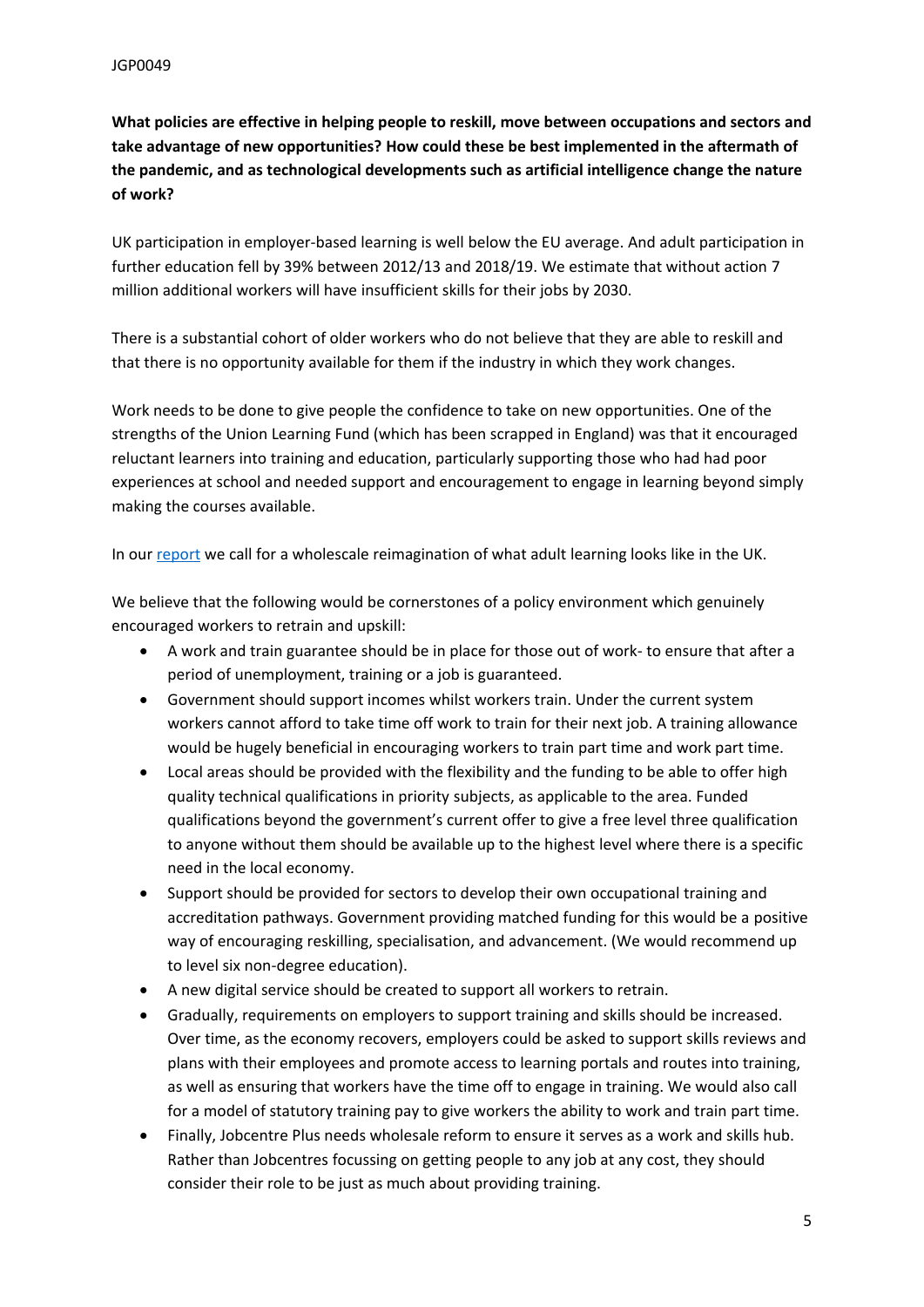It is crucially important to support individuals to move between occupations and to reskill as the economy decarbonises. The majority of the next decade's workforce is already in the labour market, so changes must happen within an individual's working life rather than simply training the young at the start of their careers.

We have seen in many of the deindustrialised areas where we represent members in new growing logistics sector that the time it has taken for growth to return to these areas has resulted in an entire generation growing up without jobs. The effects of this are long-lasting, and as well as a "lost generation" we have seen workers whose lack of exposure to work through their parents means a significant adjustment to regularly attending a workplace. here is unambiguous evidence showing how damaging a sustained period of unemployment is for individuals.

Long term thinking is critical to prevent unemployment in the first place. In a recent [report](https://community-tu.org/wp-content/uploads/2021/02/Just-Transition-Report.pdf) Community developed with the Alex Ferry Foundation, we highlighted international examples where giving workers notice of technology change, allows them to reskill. For example, at the Austrian steelmaker Voelstapine the company planned to implement Electric Arc Furnace technology but worked closely with the works council to ensure there were no job losses as workers retrained into jobs such as data and technology. This approach has the crucial benefit that workers did not face a harmful period of joblessness as they transitioned.

In contrast in the UK, in the case of Redcar where the former SSI steelworks suddenly closed, the transition was sudden. The dramatic social impact on the workers was explored as an example of what happens when industrial transition is not effectively managed. Although many workers did get new jobs, they tended to be lower skilled and on worse pay and conditions than their previous work on the steelworks. This had dramatic effects on self-esteem, and in many cases resulted in relationship breakdown. And economically it was a reduction in the productivity of the area. We saw that wages in the area have fallen relative to the rest of the country since 2015 when the SSI site closed. In 2015 median gross weekly earnings were £531, and Redcar's were £506.2 – only 4% below the national average. However, by 2019, average earnings in Redcar were £496, 15% lower than the national average of £585. This has had a knock-on impact both socially and across the wider service economy, as workers have less spending power.

Ensuring a just transition is the best way to help workers to change their roles as their sectors and employers evolve.

Fundamentally technologies like artificial intelligence will change the way we all work, but if we can understand what is changing and how we can ensure that people are prepared, rather than left behind. The government's role here is not neutral; it has the power and leverage to ensure that investment is targeted towards the country's strategic objectives including directing spend towards green technologies, and also to ensure that the interests of workers are accounted for.

One of the ways that the just transition we need can be achieved is through industrial strategy, as discussed further below. We call for a social partnership model which brings together businesses, employers, and government to jointly work to solve the challenges that the UK is facing.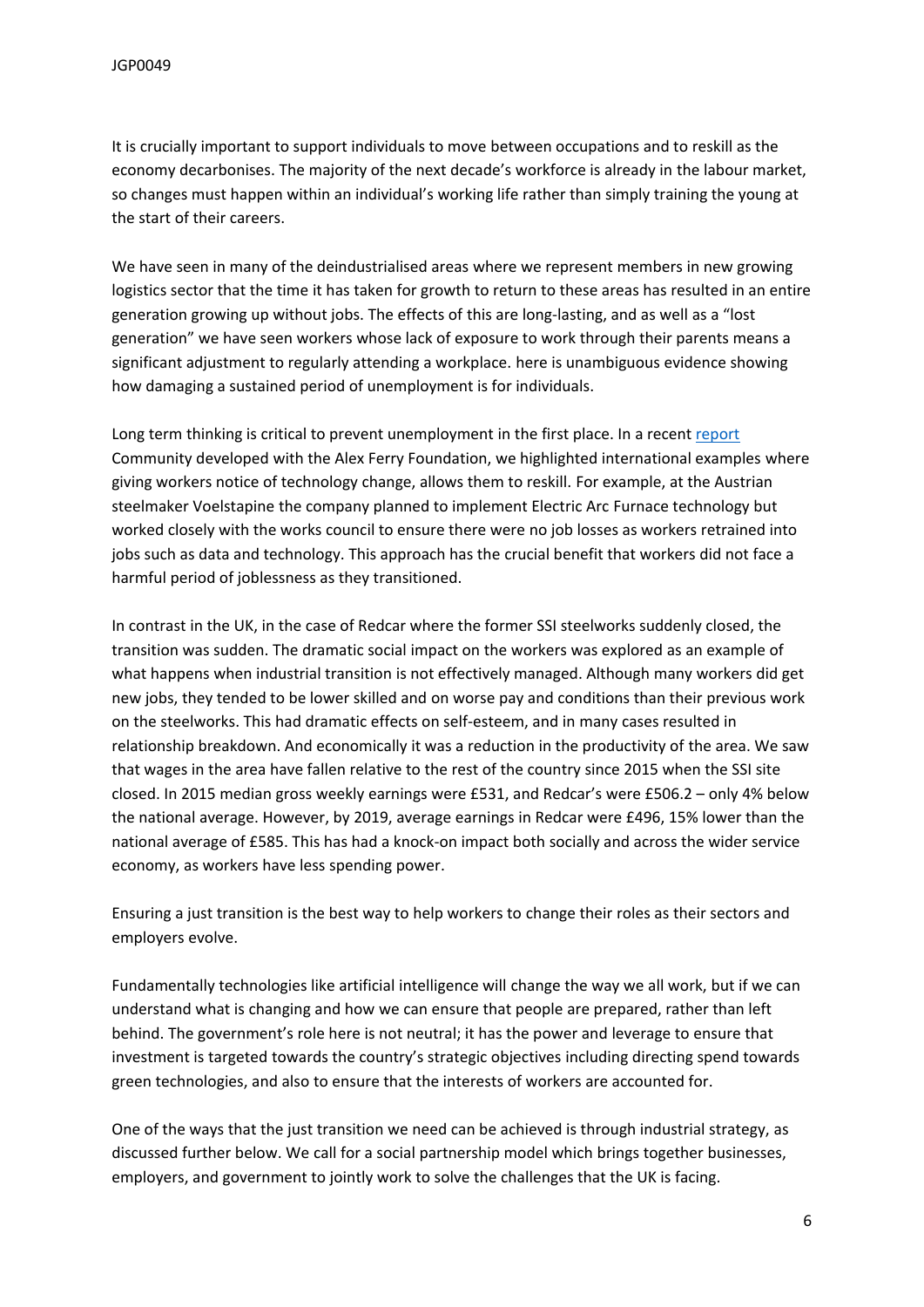Infrastructure is essential, and the government must support R&D, digital infrastructure, high speed interment and smart technologies. Not only this though it must provide the conditions for people to do decent work, including its social enablers such as low cost widely available quality childcare and social care.

Finally, in the face of clear evidence that these technologies can boost productivity, but also transform the way that we work, guidance on the implementation of such technologies is essential.

We would endorse the recommendations in the [TUC's](https://www.tuc.org.uk/sites/default/files/2021-03/The_AI_Revolution_20121_Manifesto_AW.pdf) [AI](https://www.tuc.org.uk/sites/default/files/2021-03/The_AI_Revolution_20121_Manifesto_AW.pdf) [manifesto](https://www.tuc.org.uk/sites/default/files/2021-03/The_AI_Revolution_20121_Manifesto_AW.pdf) which sets out a vision for how technology can facilitate human agency, and benefit everyone and makes proposals for the legislation that would support this. These recommendations include:

- Listening to workers voices as AI is developed and implemented through genuine active consultation.
- Reinforcing the importance of quality and ensuring that decisions made by artificial intelligence are not discriminatory.
- Supporting workers' physical health, mental health, and health and safety and ensuring any technology implementation does not impinge on these.
- Ensuring new technologies respect workers' boundaries between work life and home life, and not allow work to intrude on workers' privacy.
- Ensuring human involvement remains in decision making at work, both to allow the challenging of unfair decisions, and also to maintain the value of human agency, connection, and interaction.
- Designing technologies especially artificial intelligence systems to be transparent, and easily understood. The latter principle includes where such tools are being used, how they are making the decision, and sufficient assurance that the system can be trusted.
- Giving workers control over their own data, including how their employer will use it and where it is used by AI systems. Workers should be consulted on how their data is used, and data used to make decisions about workers must be accurate.
- Introducing a principle of data reciprocity, giving workers the right to collect and use their own data, equalling the balance of power with employers.
- Providing education and training for workers about technology and artificial intelligence to ensure there is a shared language to communicate about technology.

### **Is the "Plan for Growth" an adequate replacement for the "Industrial Strategy"?**

Having a clear industrial strategy is one of the keyways in which innovation can be directed towards laggard firms but we are concerned that the strategy is not comprehensive enough.

The government's strategy must focus not only on pioneering science and technology (which are of course important) but also on those sectors which are high employment but low productivity. By investing in innovation for these areas it could improve productivity and the quality of work for these workers. It should also focus on key strategic industries such as steel which not only support national defence objective but are foundation for other manufacturing industries in the UK.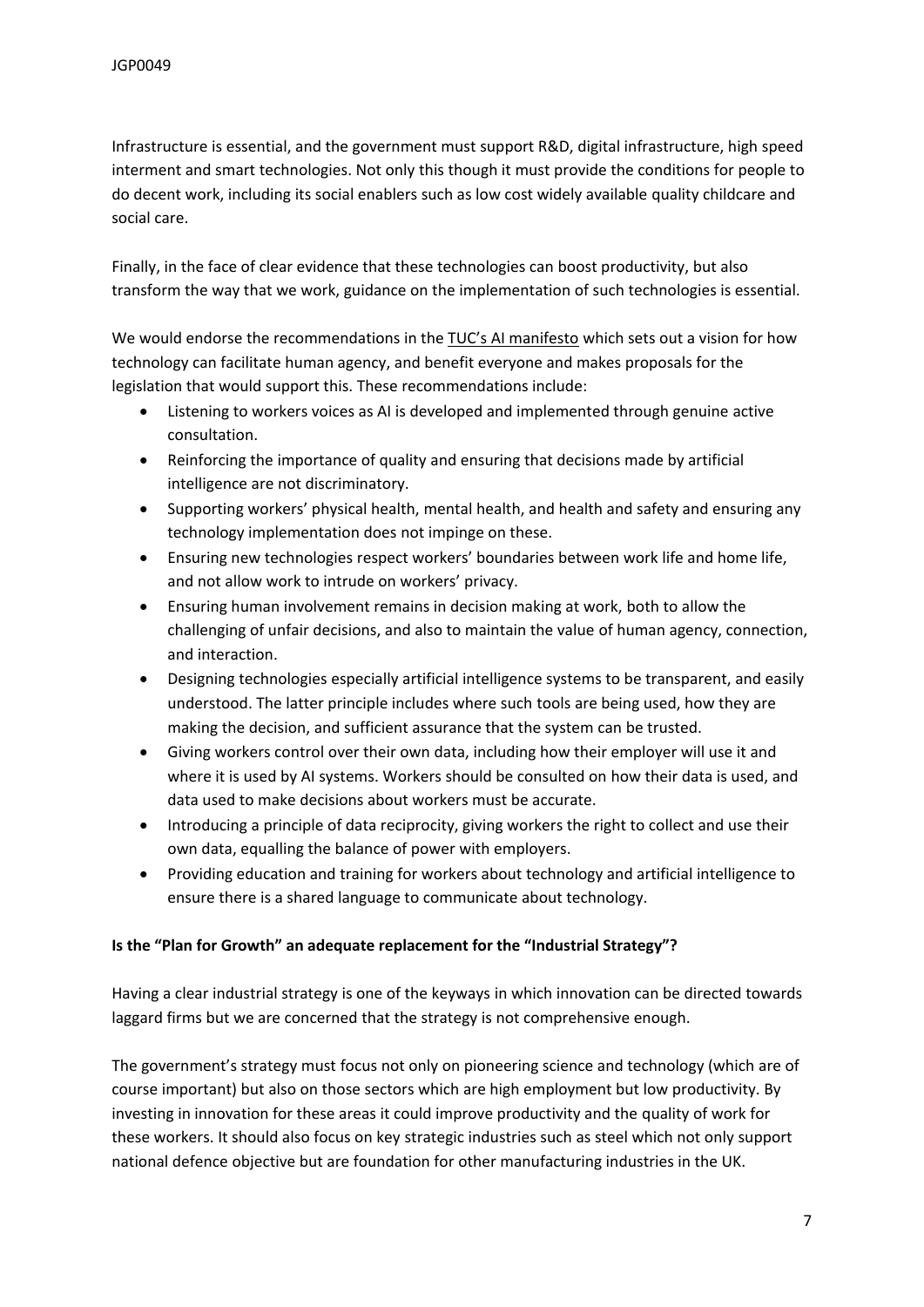Industrial strategy is also key in ensuring that the education and skills provision is there to match the needs of firms that innovate.

Finally, a proper industrial strategy is critical to helping foundational industries such as the steel industry to manage decarbonisation.

So far, the government is delivering treasury led growth programme focussing on post-pandemic recovery. Whilst we would agree that it is important that industrial strategy has treasury backing and the value of co-ordination between government departments, we believe a longer-term vision is necessary and that the plan for growth is insufficient in scale and scope.

The plan for growth emphasises one of the government's long-term objectives, achieving net zero. Other notable ones including delivering on Brexit, levelling up, and recovering from the pandemic. The plan for growth focusses on many of these, but it has gaps.

The ISC's final annual report, emphasised that the key ingredients for a successful industrial strategy are scale, longevity, and policy co-ordination. Consistent effort is required, and the strategy needs to survive changes of administration. Scale is necessary to drive change in the macro-economy, and a co-ordinated effort is required between the public and private sectors.

We have several concerns about the plan for growth in respect of these goals.

Firstly, the plan for growth is too short term. As the ISC highlighted long term thinking is required to ensure the strategy survives changes of administration.

Secondly, its funding levels are too low given the size and scale of the challenge facing the country. Delivering on the benefits of Brexit, achieving net zero, delivering a recovery from COVID and levelling up are each in their own terms substantial and intensive goals. In attempting to achieve all of these at once the government has a significant challenge. Directing investment and focus through an industrial strategy would be critical to achieving this.

Third, there is a lack of a plan for high employment low productivity sectors (such as hospitality and retail).

Fourth, one of the criticisms of the industrial strategy, and rightly so, was that it concentrated on too many different plans. The plan for growth is even more limited in this respect.

Fifth, the plan for growth provides no vision for incumbent industries such as steel (notably, the plan for growth merely notes that "high carbon sectors will have to adapt.")

Furthermore, the business council proposed does not provide the role of independent oversight promised by the Industrial Strategy Council. It is notable that the Build Back Better council does not feature any worker participation. Community was pleased to be represented on the Industrial Strategy Council with our General Secretary, Roy Rickhuss CBE, taking on the only trade union role.